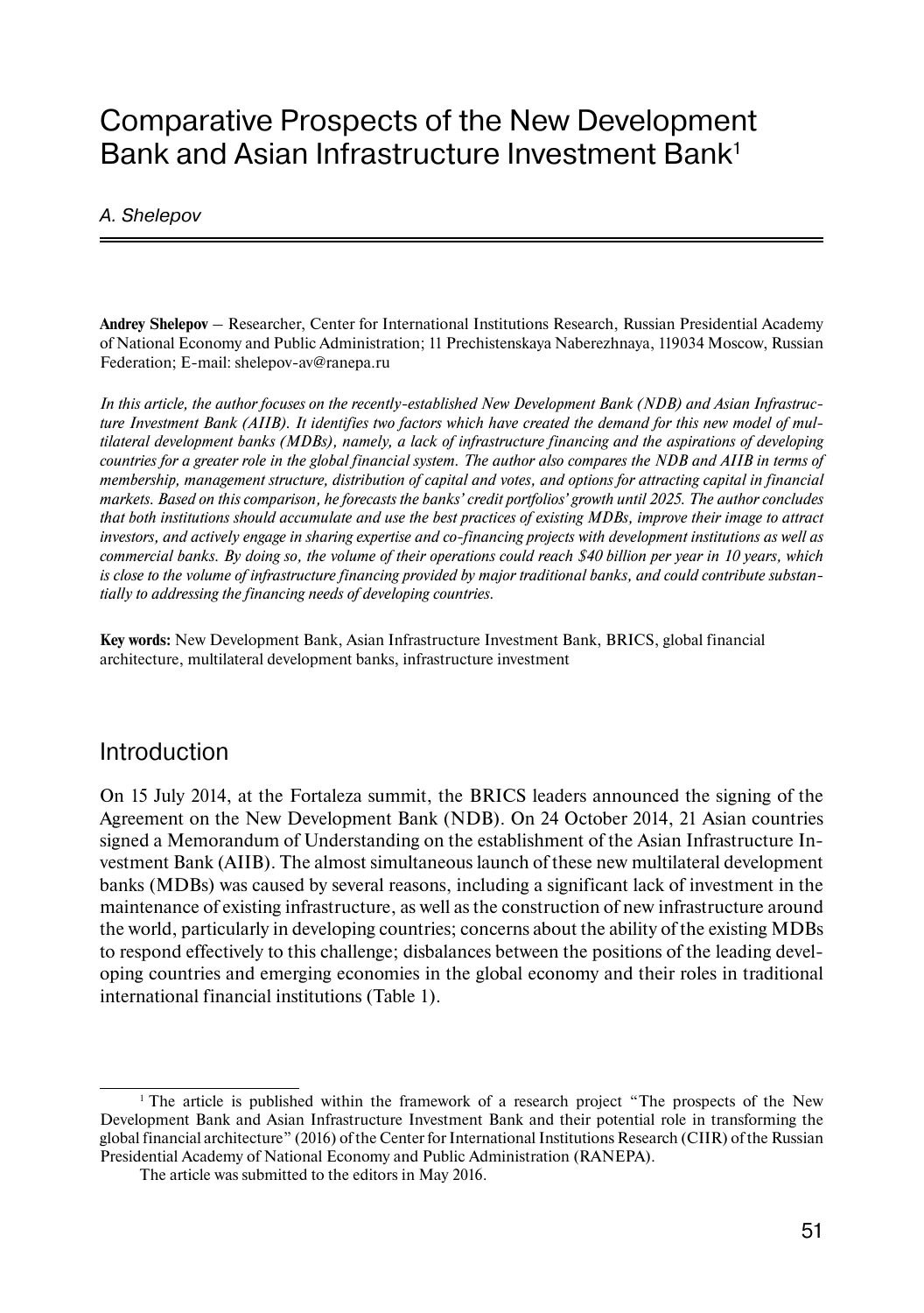|               | Share of votes in the<br><b>IBRD</b> | Share in the global GDP based on PPP, % |                 |  |
|---------------|--------------------------------------|-----------------------------------------|-----------------|--|
|               |                                      | 2014                                    | 2018 (forecast) |  |
| <b>Brazil</b> | 1.85                                 | 3.01                                    | 2.63            |  |
| Russia        | 2.91                                 | 3.29                                    | 2.80            |  |
| India         | 3.06                                 | 6.81                                    | 7.91            |  |
| China         | 4.65                                 | 16.63                                   | 18.48           |  |
| South Africa  | 0.78                                 | 0.65                                    | 0.61            |  |
| <b>Total</b>  | 13.25                                | 30.39                                   | 32.44           |  |

|  |  |  | Table 1. BRICS countries' percentage of votes in the IBRD and their share in the global GDP |
|--|--|--|---------------------------------------------------------------------------------------------|
|--|--|--|---------------------------------------------------------------------------------------------|

*Source*: IBRD subscriptions and voting power of member countries,<sup>2</sup> IMF WEO Database, October 2015.

At the same time, the basic principles of financing through multilateral development banks are recognized as relatively effective, including by these countries. As a result, new institutions established on their initiative use business models typical of the traditional MDBs. However, some individual parameters of these two new banks differ. Despite the fact that both institutions have been established recently, peculiarities regarding their capital structure, governance and operations allow carrying out the analysis of their comparative prospects and thus assessing their potential effectiveness in addressing relevant objectives.

The relevance of analyzing the comparative prospects of the NDB and AIIB is highlighted by the growing interest of researchers in this subject. For instance, S. Griffith-Jones [Griffith-Jones, 2014] examines different scenarios of the NDBs' activities aimed at eliminating the global infrastructure investment deficit and comes to a conclusion regarding the genesis of a new type of MDBs [Griffith-Jones, 2015], whereas C. Humphrey carries out the comparative analysis of development outlooks for the two banks [Humphrey, 2015b].

## NDB and AIIB background

The main factor facilitating the effectiveness of the project financing model involving multilateral development banks is their ability to maintain a stable volume of lending without any additional contributions by shareholders (apart from the initial paid-in capital). MDBs are also attractive for borrowers because high credit ratings usually allow these banks to raise funds at low cost on capital markets, making their loans more affordable. In addition, along with financial support, MDBs often provide technical assistance, which is also an important factor for borrowers, as most of them are developing countries.

At the same time, given the current conditions, MDBs do not fully cope with their tasks because of two factors. Firstly, the capabilities of MDBs are not sufficient to meet the rapidly growing demand for investments in large-scale infrastructure projects around the world, especially in developing countries, where it is estimated to reach USD  $1^3-2.3$  trillion annu-

<sup>2</sup> IBRD subscriptions and voting power of member countries. Available at: http://siteresources.worldbank.org/BODINT/Resources/278027-1215524804501/IBRDCountryVotingTable.pdf (accessed 03 August

<sup>2016).&</sup>lt;br><sup>3</sup> BRICS New Development Bank not to compete with other international financial institutions – president. OANA, 11 December 2015. Available at: http://www.oananews.org/content/news/bussiness/brics-newdevelopment-bank-not-compete-other-international-financial (accessed 03 August 2016).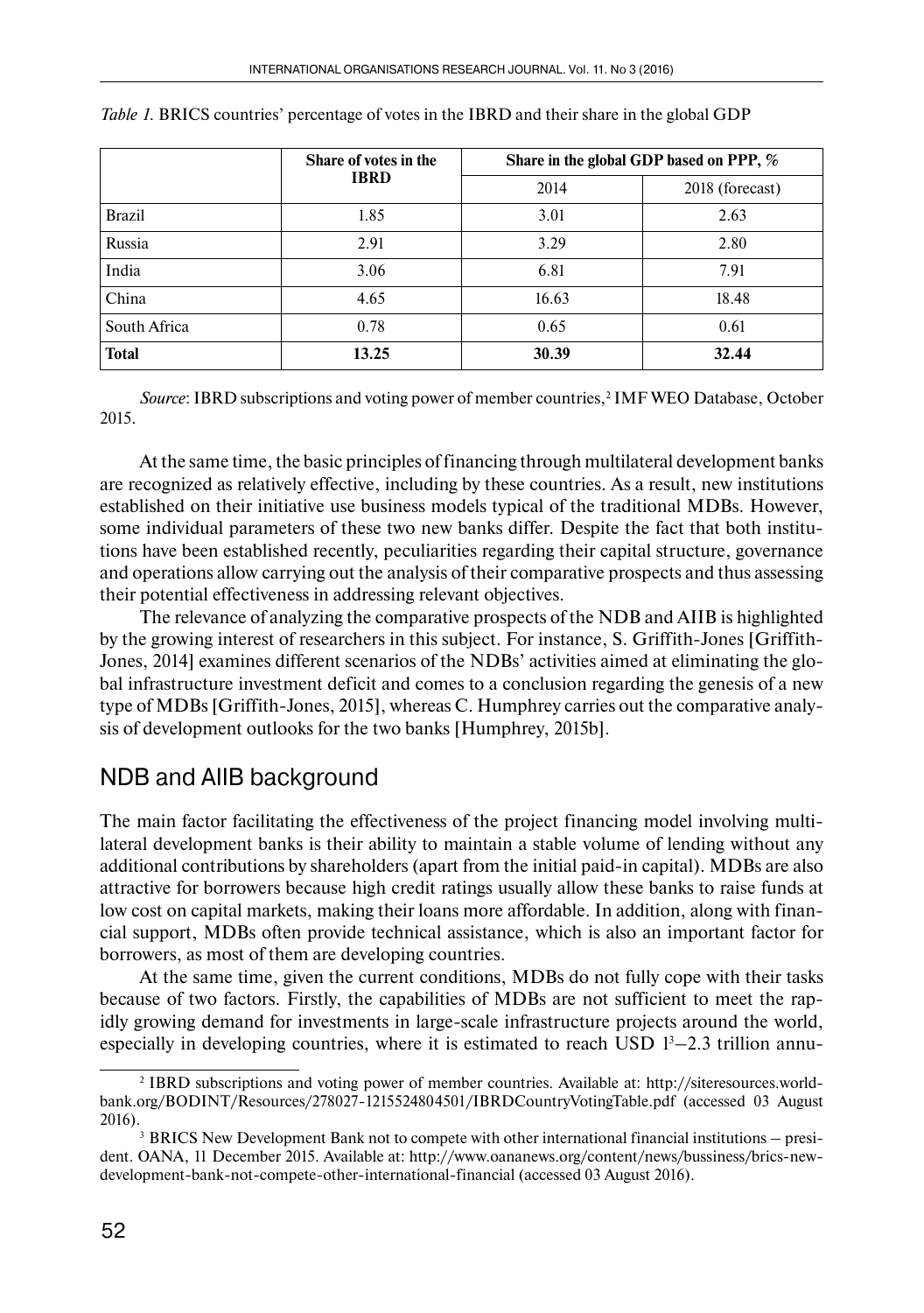ally [Bhattacharya, Romani, 2013]. At the same time, according to S. Griffith-Jones, actual investments in recent years totaled about USD 1 trillion, indicating the existence of a substantial financing gap [Griffith-Jones, 2014]. The elimination of this deficit through private sector investments is difficult due to complexities associated with assessing risks and protection from them in developing countries. Moreover, MDBs, which are better able to minimize these risks, have recently reduced the share of infrastructure investment in the total volume of their operations in favor of lending in other areas. As a result, the annual volume of financing made available for infrastructure projects by major MDBs in recent years has not exceeded an average of USD 40 billion [Humphrey, 2015a], while the total amount of their investment reached USD 100 billion.4

Secondly, major MDBs were created at a time when the global economic order was based on the dominance of the developed countries of Europe, the United States and Japan (the IBRD was established in 1945, the Asian Development Bank (ADB) in 1966, the African Development Bank (AfDB) in 1963, and the Inter-American Development Bank (IDB) in 1959). This helped these countries keep the leading role in the abovementioned MDBs, actually having control over their decision-making mechanisms. Reforms aimed, inter alia, at addressing imbalances between the growing weight of developing countries and emerging economies in the global economy, and their disproportionately weak positions in the MDBs are implemented very slowly.

For these reasons, emerging economies began coming up with the idea of creating new development financing institutions, taking into account their interests and at the same time using the experience gained by traditional MDBs. The accumulation of large reserves in these countries, especially in China, has become a further impetus for the creation of new institutions. It should be mentioned that these assets are usually placed in sovereign wealth funds and invested mainly in the financial instruments of developed countries with relatively low yields [Griffith-Jones, 2011].

All these reasons led to an active discussion of the idea of establishing new development banks that could contribute to financing the required investment, especially in infrastructure, supplementing the resources of existing MDBs, by major emerging economies, primarily in the framework of BRICS.

At the 2012 New Delhi summit, India launched the dialogue between the BRICS countries on the possibilities of creating their own development bank. The leaders of the five countries discussed setting up a bank "for mobilizing resources for infrastructure and sustainable development projects in the BRICS and other emerging economies and developing countries" [BRICS Leaders, 2012]. They noted that the new bank could supplement the activities of international and regional financial institutions to facilitate global growth and development. At the summit, BRICS leaders instructed their countries' finance ministers to examine the feasibility and viability of such an initiative with the assistance of a special working group and to report on the results by their next meeting.

Following the report submitted to the Durban summit in March 2013, the BRICS leaders "noted with satisfaction" that the creation of this new financial institution is appropriate and viable. They decided that the newly-created institution will be called the New Development Bank, and agreed that its resources should be "substantial and sufficient for the Bank to be effective in financing infrastructure" [BRICS Leaders, 2013a]. By September 2013, considerable progress had been achieved in creating the NDB. At the informal meeting on the eve of G20 summit in

<sup>4</sup> BRICS New Development Bank not to compete with other international financial institutions – president. OANA, 11 December 2015. Available at: http://www.oananews.org/content/news/bussiness/brics-newdevelopment-bank-not-compete-other-international-financial (accessed 03 August 2016).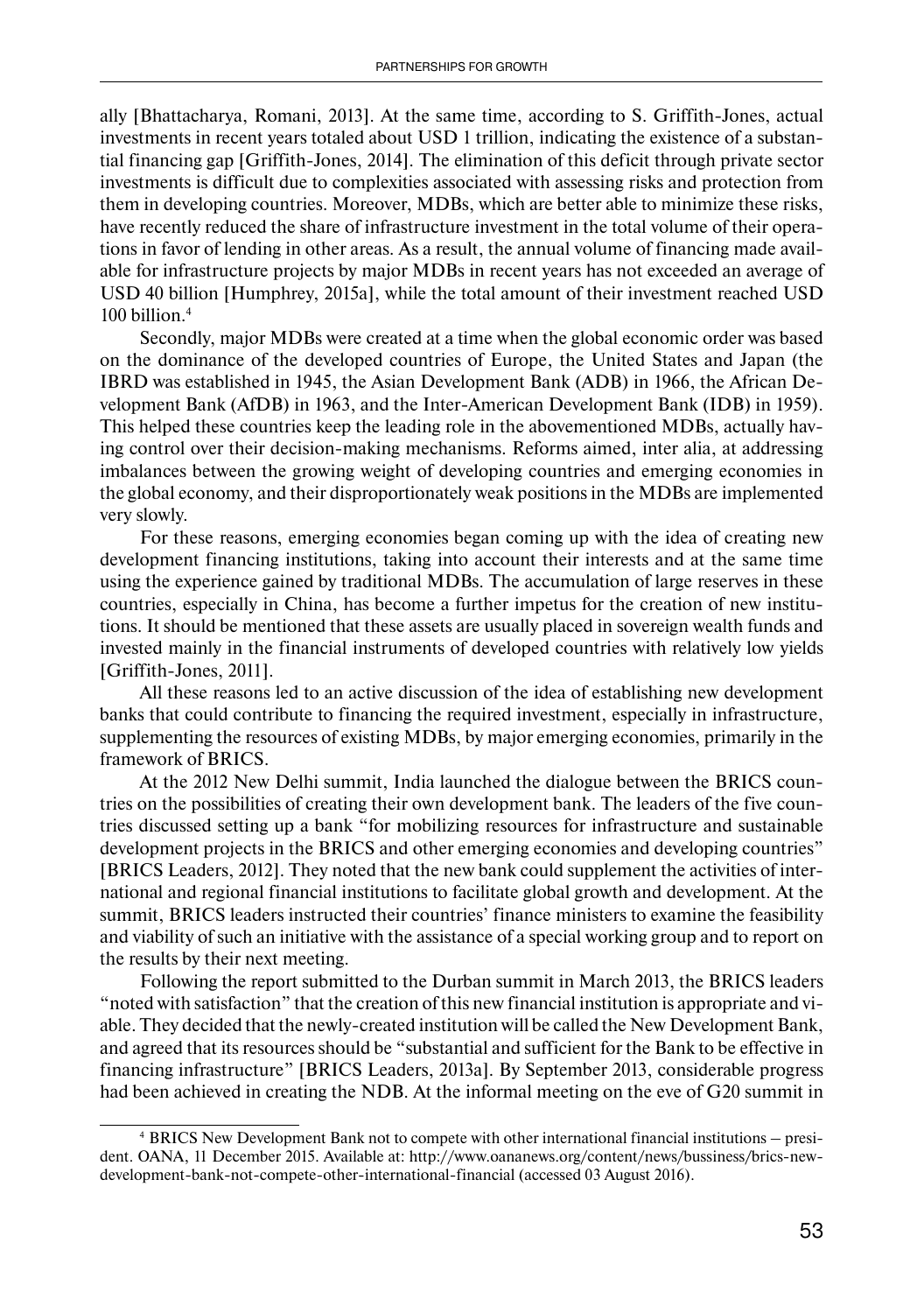St. Petersburg, BRICS leaders announced talks regarding the capital structure, membership, shareholding and governance of the new institution. They also agreed on the Bank's initial subscribed capital of USD 50 billion [BRICS Leaders, 2013b]. Finally, at the Fortaleza summit on 15 July 2014, the leaders announced the signing of the agreement establishing the New Development Bank and announced the main parameters of its capital: initial authorized capital of USD 100 billion and, as planned previously, subscribed capital of USD 50 billion distributed equally between the member states. The BRICS leaders instructed their finance ministers to work out the modalities for NDB operationalization [BRICS Leaders, 2014]. Additionally, at the Fortaleza summit the text of the Agreement on the New Development Bank was published, determining the basic parameters and aspects of its operations. All member countries had ratified the Agreement by the BRICS Ufa summit (July 2015). The Ufa Declaration stated that inaugural projects should be financed by the NDB in the first half of 2016.

As for the AIIB, the initiative to create the lending institution was announced in October 2013 by Chinese President Xi Jinping and Premier of the State Council Li Keqiang. They specified that its main objectives would be to promote interconnectivity and economic integration in the region, primarily on the basis of cooperation with existing MDBs. $^5$  Later, representatives of the AIIB stated that the bank "will work with its members, multilateral and bilateral development partners, private sector and civil society" to improve access to basic services, including a reliable power supply, efficient transportation systems, clean water, sanitation and modern telecommunications. Funding through the AIIB was expected to supplement and enhance the effectiveness of MDBs and other partners' activities in these areas, as well as in rural infrastructure and agriculture development, environmental protection, urban development and logistics.<sup>6</sup>

Speaking at the Boao Forum for Asia in April 2014, Li Keqiang announced the launch of consultations with partners in Asia and beyond on the preparations for the establishment of the Asian Infrastructure Investment Bank.7 Initially it was assumed that the subscribed capital of the AIIB would amount to USD 50 billion, but in June 2014 a proposal to double the capital was announced.<sup>8</sup> At the same time, consultations were launched with partners on participation in the AIIB as shareholders. India became one of the first countries invited.<sup>9</sup>

Following the announcement of the AIIB's launch, bilateral and multilateral negotiations and consultations were carried out concerning its basic principles and key areas of activities. On 24 October 2014, 21 Asian countries signed the Memorandum of Understanding on setting up the AIIB (Indonesia signed the MoU with a slight delay due to the change of the presidential administration<sup>10</sup>), which contained a decision to locate the bank's headquarters in Beijing. Jin Liqun of China was appointed as the Secretary General of the AIIB Multilateral Interim Secretariat, responsible for technical preparations for the launch of the bank's operations and

<sup>5</sup> History of AIIB. Asian Infrastructure Investment Bank. Available at: http://euweb.aiib.org/html/aboutus/introduction/history/?show=0 (accessed 03 August 2016).

<sup>6</sup> What is the AIIB? Asian Infrastructure Investment Bank. Available at: http://euweb.aiib.org/html/ aboutus/introduction/aiib/?show=0 (accessed 03 August 2016).

<sup>7</sup> China eyes closer Asia's economic integration through Asian infrastructure bank. GBTIMES Beijing, 11 April 2014. Available at: http://gbtimes.com/china/china-eyes-closer-asias-economic-integration-throughasian-infrastructure-bank (accessed 03 August 2016).

<sup>8</sup> Chinese alternative to the World Bank will et USD 100 billion. RBC, 25 June 2014. Available at: http:// www.rbc.ru/economics/25/06/2014/932610.shtml (accessed 03 August 2016).

<sup>9</sup> China invites India to join Asian Infrastructure Investment Bank. The Hindu, 30 June 2014. Available at: http://www.thehindu.com/todays-paper/tp-national/china-invites-india-to-join-asian-infrastructure-investment-bank/article6161311.ece (accessed 03 August 2016).

<sup>10</sup> Indonesia becomes 22nd founding member of AIIB. Xinhua, 27 November 2014. Available at: http:// news.xinhuanet.com/english/world/2014-11/27/c\_133818862.htm (accessed 03 August 2016).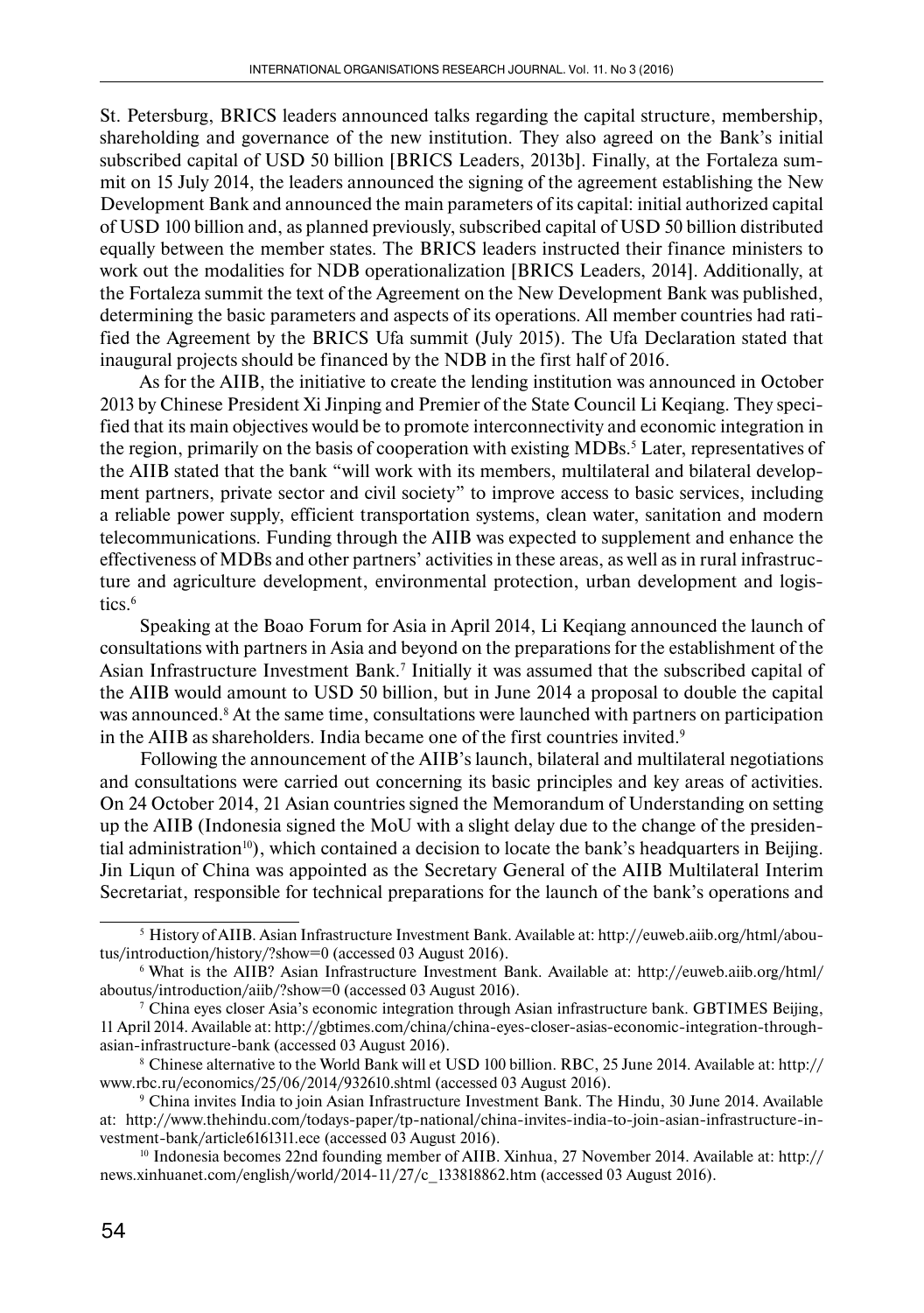organizing meetings between the founding members. Five rounds of negotiations between prospective founding members were held, the last of them took place on 22 May 2015 in Singapore; it resulted in the adoption of the final AIIB's Articles of Agreement. On 29 June the Articles of Agreement were signed by 50 countries – prospective founding members (seven more countries had completed the signing procedure by 31 December 2015). At the same time, the process of ratification of the Articles was launched. On 25 December 2015, when the total capital subscription of countries that had ratified the Articles exceeded 50%, they officially entered into force.<sup>11</sup> The process of ratification by other signatories continues and is expected to be completed by the end of 2016.<sup>12</sup>

Thus, a significant lack of infrastructure investment around the world and the aspiration of emerging economies to strengthen their influence in international financial institutions have become the main factors driving the establishment of the new development banks. The banks examined in this article were established almost simultaneously. Their operations also started in the same period. Thus, in April 2016 the NDB approved its first loans for projects in four countries, totaling USD 811 million. The AIIB is expected to finance projects worth USD 1.2 billion in 2016.<sup>13</sup>

At the same time, it seems that, despite the similarity of their objectives, the two new MDBs are unlikely to compete with each other, at least at the initial stage of their development. On the contrary, the existence of several institutions with overlapping country priorities (in Asia) provides possibilities for cooperation between them, in particular through syndicated loans for large projects. BRICS leaders supported such cooperation, for example, welcoming in the Ufa Declaration "the proposal for the NDB to cooperate closely with existing and new financing mechanisms including the Asian Infrastructure Investment Bank" [BRICS Leaders, 2015].

At the same time, the possibilities for the NDB and AIIB to become important actors in the system of infrastructure project financing and cooperation between development banks in this area will largely depend on their capital structure and corporate governance mechanisms, opportunities for attracting new members and raising external funding, determined, inter alia, by credit ratings and the interoperability of the two institutions and their success in effective collaboration with "traditional" MDBs. Comparisons of these parameters, as well as AIIB and NDB development forecasts are presented below.

#### Membership, capital structure and votes

The amount of share capital of multilateral development banks is an important parameter because it directly affects their ability to raise funds from external sources and, therefore, the scope of banks' operations, thus determining their ability to fulfill stated goals. In addition, distribution of capital is always directly related to the role of members in the governance of MDBs. In this regard, initial decisions on the structure of the MDBs' capital play a significant role in the process of their further development.

The initial authorized capital of the NDB is USD 100 billion. This amount of capital is divided into 1 million shares with a par value of USD 100,000 each, which are available for sub-

<sup>11</sup> Signing and Ratification Status of the AOA of the AIIB. Asian Infrastructure Investment Bank. Available at: http://euweb.aiib.org/html/aboutus/introduction/Membership/?show=0 (accessed 03 August 2016).

<sup>12</sup> History of AIIB. Asian Infrastructure Investment Bank. Available at: http://euweb.aiib.org/html/ aboutus/introduction/history/?show=0 (accessed 03 August 2016).

<sup>&</sup>lt;sup>13</sup> AIIB and World Bank sign first Co-Financing Framework Agreement. Asian Infrastructure Investment Bank. Available at: http://euweb.aiib.org/html/2016/NEWS\_0414/99.html (accessed 03 August 2016).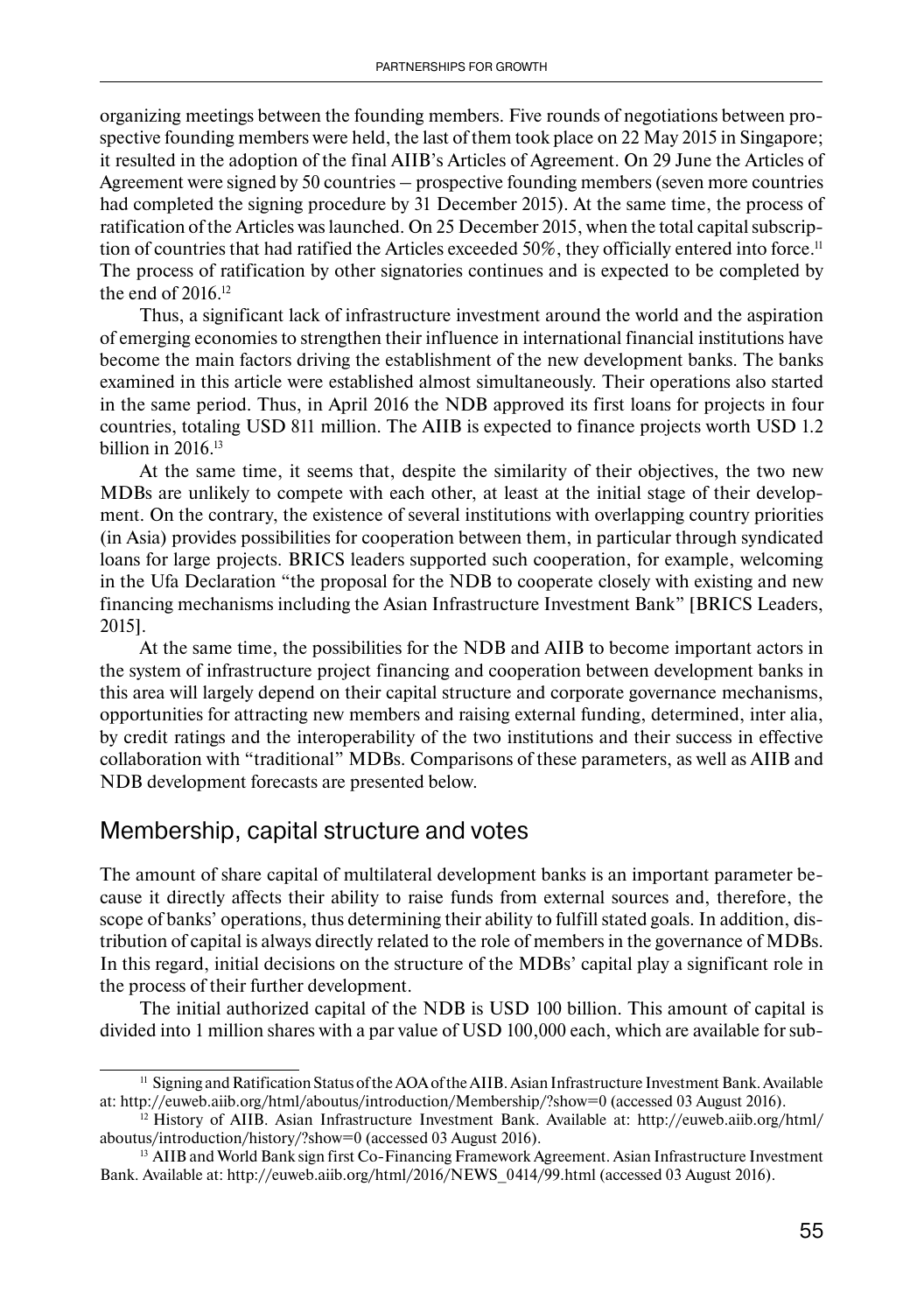scription only by members of the Bank. The value of one share, i.e. USD 100,000, is the minimum amount to be subscribed for participation. The initial subscribed capital of the Bank is set at USD 50 billion. The subscribed capital is divided into paid-in shares and callable shares. The aggregate par value of paid-in shares is USD 10 billion. Consequently, shares with a total par value of USD 40 billion are callable. Each member of the NDB is obliged to subscribe to shares of its capital stock. Initially five founding members subscribed to equal shares in the capital of the Bank (USD 50 billion) that amount to 100 thousand shares, or USD 10 billion (this means that these shares were issued at par value), of which 20 thousand are paid-in shares with a total value of USD 2 billion, and 80 thousand shares are callable with a par value of USD 8 billion [BRICS Governments, 2014].

The decision on equal stakes of the founding members in the NDB capital is based on the principle of equality among the BRICS countries and their desire to move away from the practice of traditional MDBs, where members with greater economic weight are usually entitled to higher capital shares (and thus have a greater impact in institutions' governance systems). At the same time, this decision has led to a limitation of the NDB's capital, based on the potential of the smallest economy among the founding members – South Africa. As it was previously noted, large foreign exchange reserves in the BRICS countries were one of the factors favoring the NDB's establishment. However, their size in China is much larger than the figures in India, Brazil and Russia, which, in turn, greatly exceed South African reserves. In early 2016, official reserves reached USD 3.3 trillion in China, 380 billion in Russia, 360 billion in India and Brazil and only slightly exceeded USD 45 billion in South Africa.14 Based on these figures, the Contingent Reserve Arrangement worth USD 100 billion, which was created simultaneously with the NDB, provides for the following obligations of its participants: China – USD 41 billion, Brazil, India and Russia – USD 18 billion each, and South Africa – USD 5 billion.<sup>15</sup> If the same crosscountry proportions are adopted for the NDB capital through greater use of member countries' reserves, its amount could significantly exceed the current figures. It should be also noted that the NDB has chosen the simplest way to link the countries' shares in capital and their voting power: the number of votes of each NDB member equals its number of subscribed shares (i.e. this figure is the same for all of the founding members and currently amounts to 100,000 votes). The NDB's attractiveness for potential member countries could increase if the bank adopted alternative mechanisms. For example, if it used so-called basic votes, distributed equally among all members regardless of their contribution to the capital of the bank (this mechanism is used in the AIIB), the impact of countries' economic potential, which determines shares in capital, on their abilities to influence the bank's decision-making process could be mitigated.

Similarly to the New Development Bank, the authorized capital of the AIIB amounts to USD 100 billion divided into 1 million shares having a par value of USD 100,000. The AIIB uses the same ratio between its paid-in capital and callable capital as the NDB (20 to 80).<sup>16</sup>

Other parameters of capital and votes distribution in the AIIB differ substantially from that of the NDB. The number of shares to which each AIIB member may subscribe is determined by the size of its respective economy in relation to other members on the basis of the weighted

<sup>&</sup>lt;sup>14</sup> Data Template on International Reserves and Foreign Currency Liquidity. International Monetary Fund. Available at: https://www.imf.org/external/np/sta/ir/IRProcessWeb/colist.aspx (accessed 03 August 2016).<br><sup>15</sup> On signature by BRICS central banks of the Operational Agreement in the framework of the Pool of

Conventional Currency Reserves. Bank of Russia, 7 July 2015. Available at: http://www.cbr.ru/eng/press/PR.a spx?file=07072015\_162908eng2015-07-07T16\_11\_18.htm (accessed 03 August 2016).

<sup>16</sup> Asian Infrastructure Investment Bank Articles of Agreement. Available at: http://euweb.aiib.org/uplo adfile/2016/0202/20160202043950310.pdf (accessed 03 August 2016).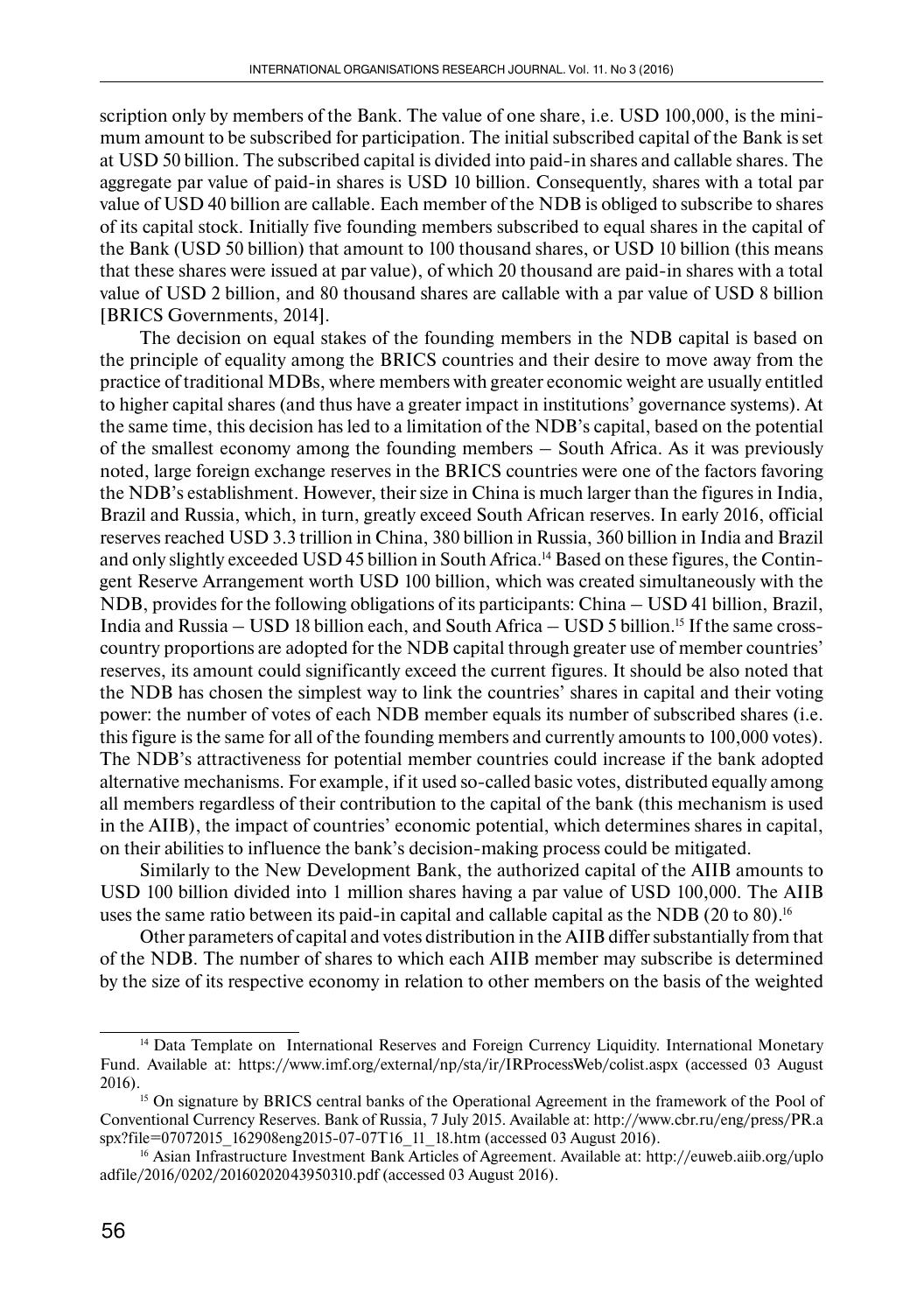index (60% of nominal GDP and 40% of GDP based on PPP).<sup>17</sup> The mechanism of votes distribution in the AIIB is also more complex than in the NDB. The total voting power of each member is the sum of its basic votes, share votes and Founding Member votes (if the member is one of the AIIB 57 founding members). Basic votes are defined as those resulting from the equal distribution among all the members of 12 percent of the total sum of votes. The number of share votes equals to the number of shares of the AIIB capital stock held by a particular member. In addition, each founding member is allocated 600 additional votes. As a result, when all 57 prospective founding members ratify the Articles of Agreement, the vote distribution scheme in the AIIB will look as shown in Table 2. As an illustration, the amounts of votes of China and the Maldives – countries with the largest and smallest number of votes respectively – are presented. The number of votes allocated to Maldives is almost 100 times less than that of China. At the same time, the share of Maldives in the AIIB capital is approximately 3,000 times less than the share of China. Thus, using basic votes and Founding Member votes allows the AIIB, on the one hand, to attract countries with very limited financial resources as shareholders and, on the other hand, to demonstrate respect to such countries by giving to them more voting power compared to less complex vote distribution models.

| <b>Type of votes</b>     | % of total votes | Number of votes | Number of votes<br>per member | <b>China</b>                        | <b>The Maldives</b> |
|--------------------------|------------------|-----------------|-------------------------------|-------------------------------------|---------------------|
| Basic votes              | 12               | 138,510         | 2.430                         | 2,430                               | 2,430               |
| Share votes              | 85               | 981,514         | Variable number               | 297804                              | 72                  |
| Founding<br>Member votes |                  | 34,200          | 600                           | 600                                 | 600                 |
| Total                    | 100              | 1,154,224       |                               | Variable number   $300,834$ (26.1%) | $3,102(0.3\%)$      |

*Table 2.* Distribution of voting power in the AIIB

*Source*: AIIB Articles of Agreement,<sup>18</sup> author's calculations.

The AIIB Articles of Agreement suggest that its regional members shall hold at least 75% of its subscribed capital. Similar "regional" restrictions are also adopted in the AIIB governance structure. For example, in its Board of Directors, 9 of 12 seats should be held by representatives of Asia and Oceania. However, these restrictions are explained by the AIIB's regional focus, so they can hardly be considered as factors negatively affecting the potential participation of countries from other regions in its operations. As for the role of China, it ends up having de facto veto power in voting on the most important issues, which are decided by a super majority vote requiring three quarters of the total number of votes (China accounts for 26.1% of votes). Originally, however, the country's shares in the AIIB capital and voting power were expected to reach up to 50%. Actually, these figures are now much lower and, according to Chris Humphrey, an expert on international development banks, in the future they will be further reduced and China will lose its sole dominant position in the AIIB's decision-making process [Humphrey, 2015b]. Thus, the Chinese position promotes a favorable image of the Bank and can potentially help attract additional shareholders' capital. This became apparent during discussions on the AIIB

<sup>&</sup>lt;sup>17</sup> China to have 30 per cent stake, veto power under AIIB deal. South China Morning Post, 30 June 2015. Available at: http://www.scmp.com/news/china/diplomacy-defence/article/1829342/aiib-deal-seals-chinasbig-stake-new-lender (accessed 03 August 2016).

<sup>18</sup> Asian Infrastructure Investment Bank Articles of Agreement. Available at: http://euweb.aiib.org/uplo adfile/2016/0202/20160202043950310.pdf (accessed 03 August 2016).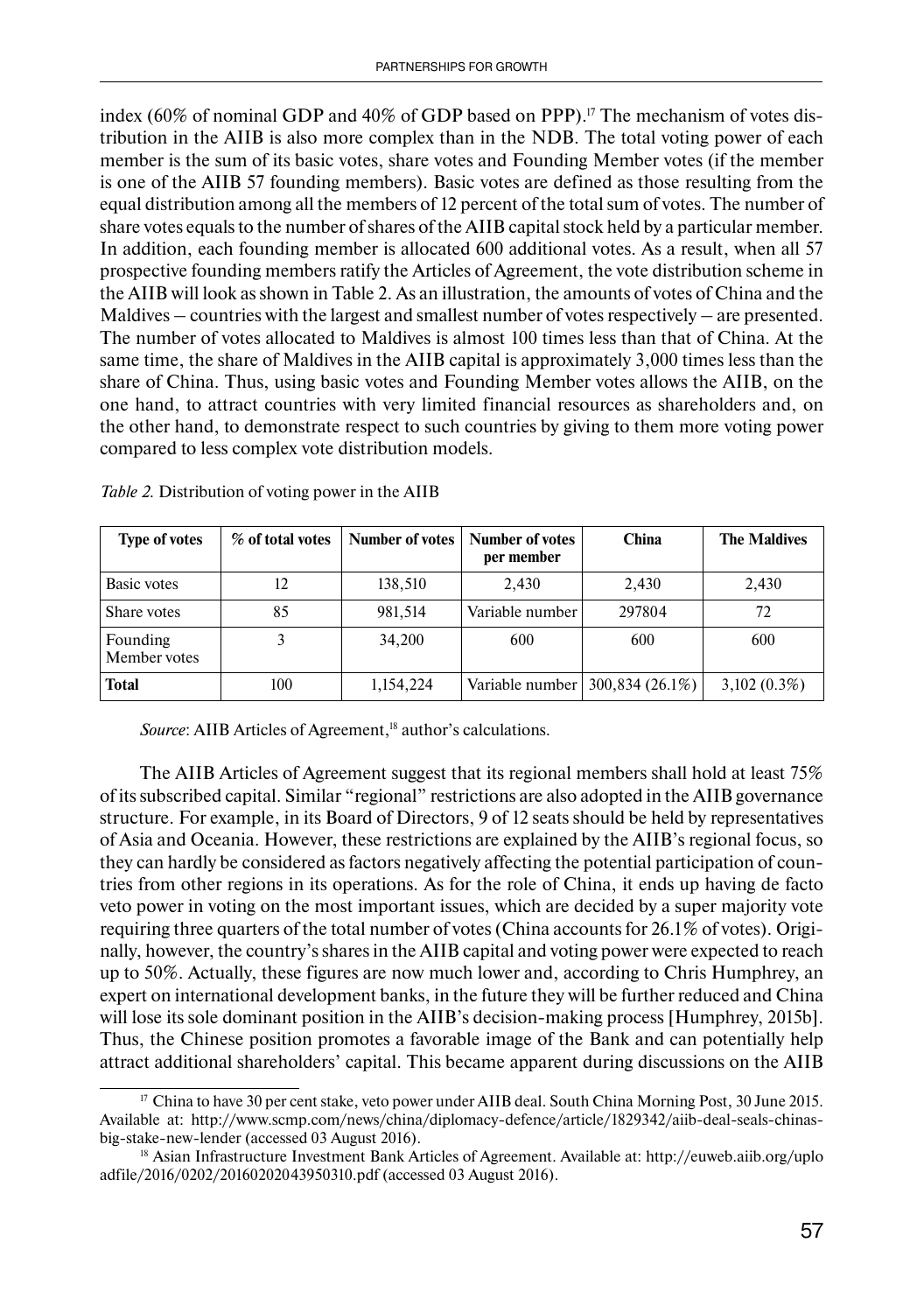Articles of Agreement, which were open and based on the involvement of all interested states. The accession of major European economies to the AIIB demonstrates the appropriateness of the strategy chosen by China, and their representatives' participation in the Bank's governing bodies, including as vice-presidents,<sup>19</sup> shows that this strategy is still implemented.

The dominance of founding members in the NDB is more apparent and it is unclear whether it will be weakened in future. According to the Agreement on the NDB, BRICS countries share in its capital and, consequently, in the total number of votes cannot fall below 55%. Taking into account the NDB decision-making mechanisms, this limit virtually guarantees the veto power for BRICS countries.

### Governance mechanisms and structure

Significant differences determining the dominance of the founding members in the NDB are also apparent in the two banks' governance structures. According to the Articles of Agreement, the maximum number of the NDB's Board of Directors members shall be 10, with 5 of them representing BRICS countries [BRICS Governments, 2014]. The governance system of routine NDB activities is also dominated by the BRICS countries. In fact, the daily work of the Bank is managed by the president and 4 vice-presidents representing the founding members. The president of the NDB heads "the credit and investment committee, composed also by the Vice-Presidents, that will be responsible for decisions on loans, guarantees, equity investments and technical assistance" [Ibid.]. This committee is designed to ensure quick decision-making in the framework of the Bank's operations, but at the same time could potentially be subject to the political influence of BRICS countries. These features of the NDB's organizational structure and policy, providing for the dominant position of BRICS countries, may adversely affect the decision on accession to the bank by new members with relatively high national incomes. In this case, NDB membership will be sought first of all by low-income countries with an acute need for financing. As a result, specific features of the Bank's governance may have a multidirectional impact on its development dynamics. On the one hand, the NDB may acquire its own niche, as-of-yet unoccupied by other multilateral development banks, financing projects mainly within the BRICS and in low-income states. On the other hand, the participation of the poorest countries may limit the potential for growth of the bank's paid-in capital, as well as diversification and reduction of risks in its loan portfolio, thus directly affecting its access to funds raised on capital markets. The mechanism for partial mitigation of this risk is incorporated in the NDB Articles of Agreement, providing for operations in countries that are not members of the Bank [BRICS Governments, 2014]. Much will depend on the NDB's sectoral priorities. Some researchers believe that diversification of the NDB operations will "foster its uniqueness and universality" [Dzhagitjan, 2015], making it attractive for new members, while the opposite point of view cites the Bank's alleged inability to accumulate expertise, develop working mechanisms and adopt advanced investment principles in case of a narrow focus on infrastructure projects [Humphrey, 2015b].

As a result, although membership in the NDB and AIIB is formally open to all states (for all UN members in the NDB, and all members of the IBRD and ADB in the AIIB), the number of founding members of the two institutions differs radically. Only the five BRICS countries are members of the NDB, whereas the AIIB membership includes 57 states representing different regions, with many of them being the world's leading economies. This situation is explained, on the one hand, by China's active position of attracting new members to the AIIB and, on the

<sup>19</sup> AIIB Vice Presidents. Asian Infrastructure Investment Bank. Available at: http://euweb.aiib.org/html/ aboutus/governance/Senior\_Management/Vice\_Presidents/?show=1 (accessed 03 August 2016).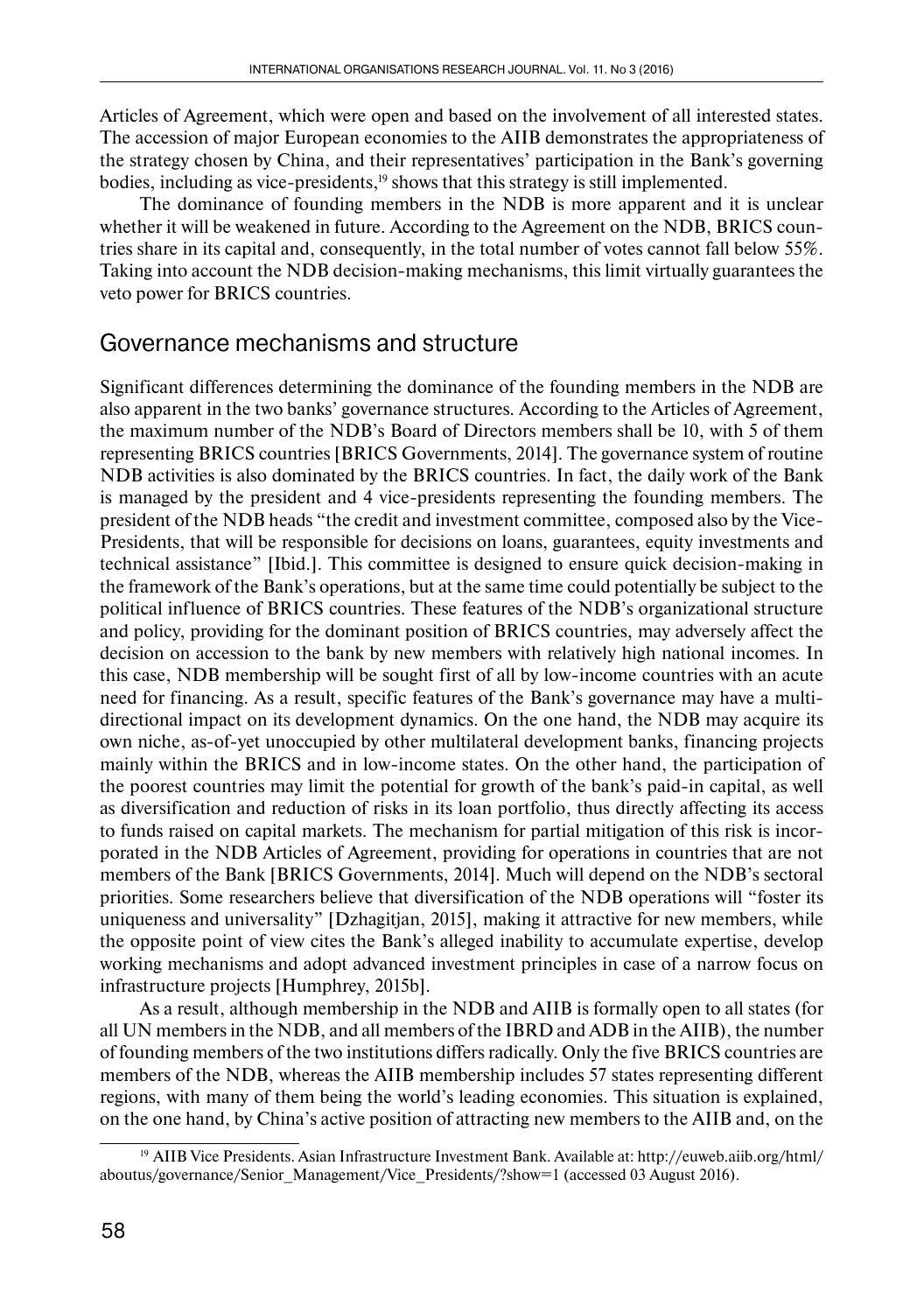other hand, specific features of its capital structure and governance mechanisms that made the bank more attractive for potential members and contributed to its subscribed capital growth to more than USD 98 billion, compared to USD 50 billion in the NDB.

# Potential for raising external funds

The most important factor that will affect the scale of operations of the two examined banks is their ability to raise funds from external sources.

Both the NDB and the AIIB have an opportunity to raise additional funds apart from payment of subscriptions by member states. Banks can borrow funds in their member countries and beyond, buy and sell securities they have issued, guaranteed or in which they have invested, place funds on deposits, and "exercise such other powers and establish such rules and regulations as may be necessary or appropriate in furtherance of its purpose and functions" [BRICS Governments, 2014].

The New Development Bank is expected to start raising funds from external sources in the near future. On 15 April 2016, the chairman of the NDB Board of Governors, Russian Finance Minister A. Siluanov, noted that the bank's management had approved the issuance of five-year bonds denominated in Chinese yuan.20 At present, borrowing in the Chinese market seems to be the only possible alternative for the NDB, given that Chinese credit rating agencies Chengxin International Credit Rating and China Lianhe Credit Rating gave their highest ratings to the bank, thus significantly reducing its cost of borrowing.<sup>21</sup> The conditions of attracting funding in other BRICS financial markets are still unclear, although some positive steps have been made in this area. For example, on 11 March 2016, Russian Prime Minister Dmitry Medvedev signed a directive permitting the NDB and AIIB securities placement and circulation in the Russian Federation.22

However, in the future, to ensure that the cost and scope of raising capital remain acceptable, the NDB will need to obtain international credit ratings. As the Brazilian NDB Vice President Nogueira Paulo Batista informed, the bank is currently choosing between getting a credit rating of AAA or AA.23 The decline of the sovereign ratings of Brazil and Russia in 2015 negatively affected the bank's chances of obtaining the highest rating. The complex system relevant agencies use to calculate their ratings takes into account a wide range of factors, including "the methods of managing risks, capital and funding," which may become an additional barrier.24 Additionally, there are some uncertainties concerning borrowing in yuan because of the strict regulations in the Chinese financial market, as well as possible technical difficulties. As the NDB President K. Kamath mentioned, one of the main principles of the bank's strategy is financing in local currencies, which helps reduce operational costs. However, the mechanism of swapping funds received as loans in yuan into the currencies of four other BRICS countries

<sup>20</sup> BRICS bank plans 5-year bonds in Chinese yuan – Interfax. New Development Bank, 15 April 2016. Available at: http://ndb.int/brics-bank-plans-5-year-bonds-in-chinese-yuan-interfax.php (accessed 03 August 2016).21 BRICS bank hopes to receive highest rating from int'l agencies. New Development Bank, 26 February

<sup>2016.</sup> Available at: http://www.ndb.int/brics-bank-hopes-to-receive-highest-rating-from-intl-agencies.php (accessed 03 August 2016).

<sup>22</sup> Government directive of 11 March 2016 № 413-r. Available at: http://government.ru/docs/22164/ (accessed 03 August 2016).

<sup>&</sup>lt;sup>23</sup> BRICS Bank will seek for AAA or AA credit rating  $//$  BRICS Panorama  $#31$  (1–7 February). National Committee on BRICS Research, 8 February 2016. Available at: http://www.nkibrics.ru/posts/ show/56b8517362726939ee080000 (accessed 03 August 2016).

<sup>24</sup> Ibid.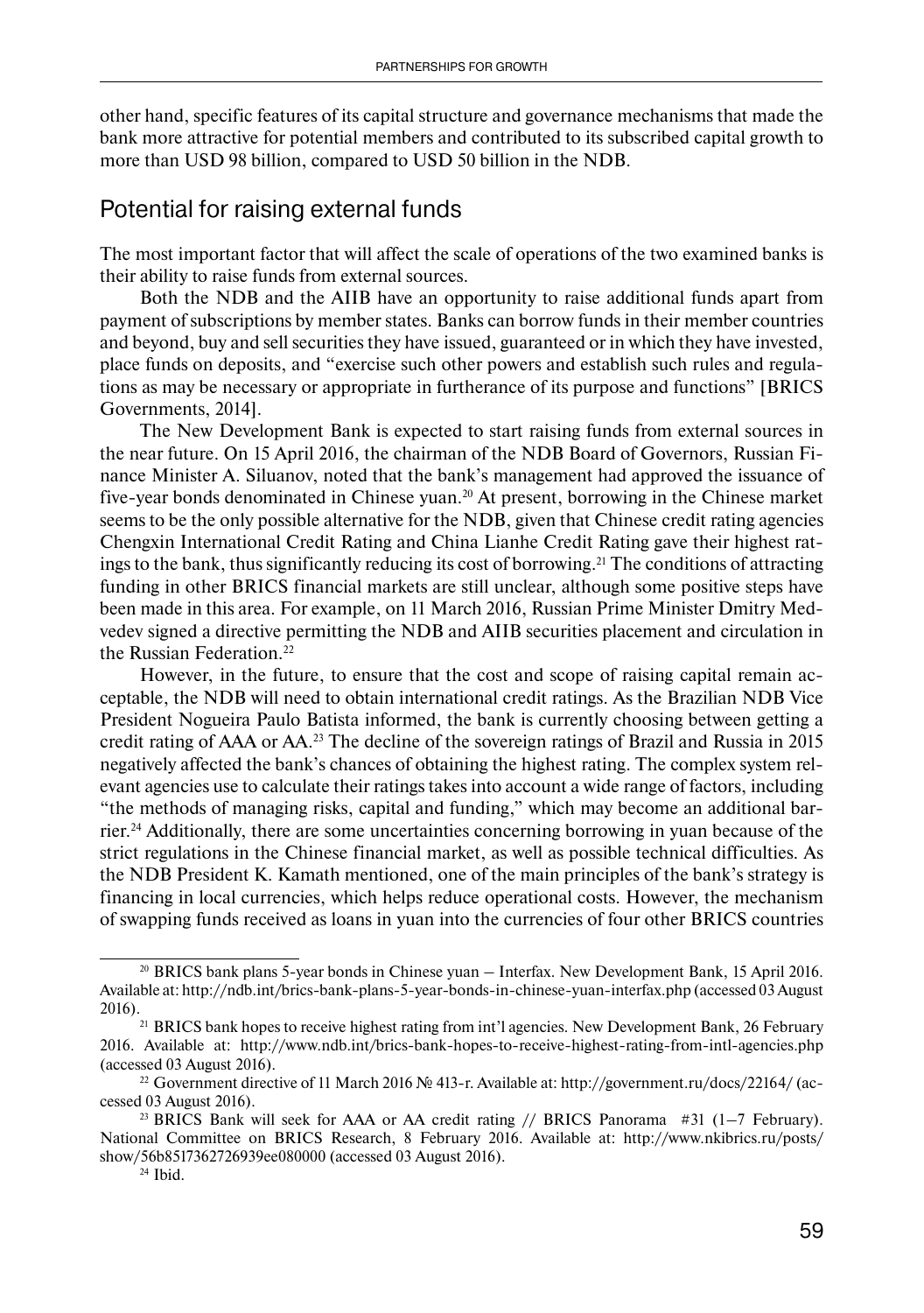is unclear.25 Also, at the moment it is difficult to assess the outcome of BRICS plans to establish its own rating agency, aimed at reducing the dependence of member economies on ratings issued by Western agencies.

As with shareholders' capital, the AIIB's prospects for attracting external financing seem to be more favorable than those of the NDB. Currently the AIIB has no credit rating, but representatives of the "big three" global rating agencies are working on its assignment. The bank's president Jin Liqun mentioned that he hopes the rating agencies will make a fair decision. At the same time, even with a credit rating below the highest possible, AIIB, as a Chinese project, will always be able to attract up to USD 20–30 billion in the Chinese market, and, as expected by Jin Liqun, this situation will ultimately have a negative impact on the reputation of the agencies.26 It is also important to note that the AIIB Articles of Agreement do not provide for rigid requirements regarding the use of national currencies in the bank's operations, thus further expanding its opportunities for borrowing.<sup>27</sup>

As noted above, the attractiveness of the examined MDBs for investors depends, inter alia, on sovereign ratings of their member countries. As of April 2015, BRICS countries had the following ratings assigned by Standard & Poor's: Brazil – BB, Russia – BB+, India – BBB–, China – AA-, South Africa – BBB–. At the same time, the largest AIIB shareholders after China, India and Russia had the following ratings: Germany – AAA, Korea – AA–, Australia –  $AAA$ , France –  $AA$ <sup>28</sup>. Thus, the participation of leading non-regional economies in the AIIB significantly improves its potential for borrowing funds on favorable terms, which in turn should help reduce the cost of financing provided for projects and contribute to the faster growth and diversification of the bank's portfolio, compared to the NDB.

#### Future scenarios of attracting capital and loan portfolio growth

Once the establishment of the NDB and AIIB had been announced, less than two years passed before these institutions launched full-scale operations. Now the next stage of their activities begins, when it will be possible to assess their effectiveness in terms of their ability to achieve the main objectives, which will be primarily reflected in the growth rates of their capital and credit portfolios.

It was already clear when preparations were being made to set up the AIIB that its shareholders will include both countries from the Asia-Pacific region and developed economies from other regions of the world. Meanwhile, despite China's dominant share in the capital and its de facto veto power concerning voting on major issues, most of the key global economies have decided to participate in the Bank's activities as full members. As a result, its subscribed capital currently exceeds USD 98 billion (almost the full amount of the authorized capital). The agreed figure for the NDB subscribed capital is approximately half that, amounting to USD 50 billion.

As already mentioned, a significant part of the subscribed capital of the two banks (80%, or USD 40 billion for each bank) is callable. This type of capital is used to cover liabilities in

<sup>&</sup>lt;sup>25</sup> Brics Development Bank Pins Hope on China Bond Sale. Joint Site of Ministries of Foreign Affairs of BRICS Member States, 14 March 2016. Available at: http://infobrics.org/blog/news/2016/03/14/11272/ (accessed 03 August 2016).

<sup>26</sup> AIIB says could rely on Chinese investors if ratings unfair. Reuters, 17 September 2015. Available at: http://www.reuters.com/article/us-aiib-china-idUSKCN0RH27E20150917 (accessed 03 August 2016).

<sup>27</sup> Asian Infrastructure Investment Bank Articles of Agreement. Available at: http://euweb.aiib.org/uplo adfile/2016/0202/20160202043950310.pdf (accessed 03 August 2016).

<sup>28</sup> Credit Rating. Trading Economics, 21 May 2016. Available at: http://www.tradingeconomics.com/ country-list/rating (accessed 03 August 2016).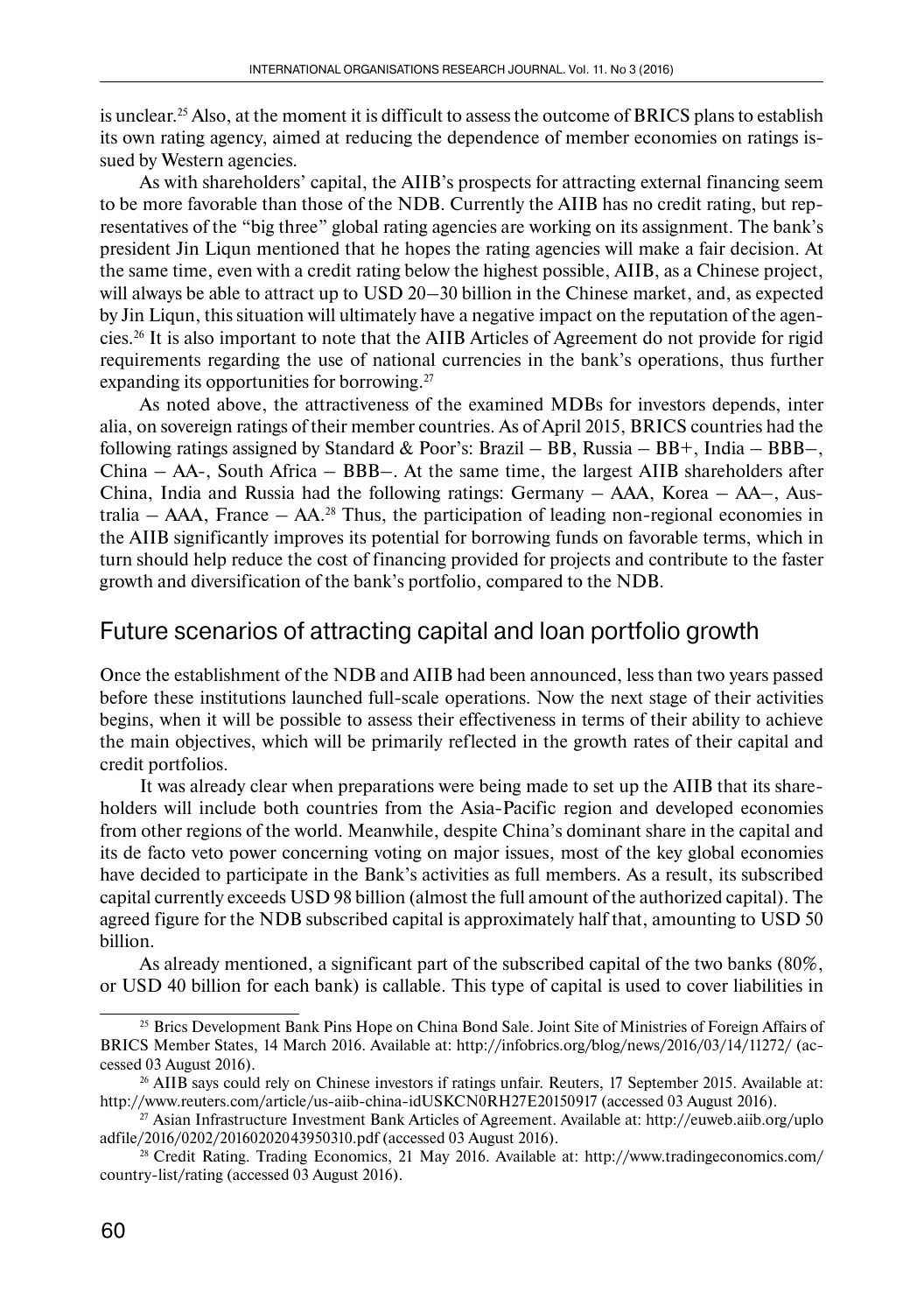case of an emergency, but in fact does not affect the volume of ordinary operations (loans, guarantees and equity participation). Thus, paid-in capital is the main factor determining the scale of operations of the institutions examined. It amounts to more than 19.6 billion dollars for the AIIB and 10 billion – for the NDB. The growth of the banks' operations will be further limited by the approved payment schemes of subscriptions by member countries (in five installments in the  $AIB^{29}$  and seven – in the NDB [BRICS Governments, 2014]). Another constraint is the limitation on ordinary operations, the total amount of which, according to the statutory documents of the two institutions $30$  [Ibid.], cannot exceed the sum of their subscribed capital, reserves and profits.

Data on the size of the NDB and AIIB initial capital allows predicting and comparing the growth dynamics of their loan portfolios. The forecast takes into account: the amount and payment scheme of the subscribed capital (Table 3); options for its increase in the event new members are invited or existing ones undertake additional subscriptions; the potential accumulation of reserves used to finance operations; and attracting external funding. Depending on these factors, different scenarios for the growth of the NDB and AIIB loan portfolios are possible.

| Year | NDB total paid-in capital | AIIB total paid-in capital |  |
|------|---------------------------|----------------------------|--|
| 2016 | 0.75                      | 3.93                       |  |
| 2017 | າ                         | 7.85                       |  |
| 2018 | 3.5                       | 11.78                      |  |
| 2019 | 5                         | 15.70                      |  |
| 2020 | 6.5                       | 19.63                      |  |
| 2021 | 8.25                      | 19.63                      |  |
| 2022 | 10                        | 19.63                      |  |

*Table 3.* Dynamics of the NDB and AIIB paid-in capital, in accordance with the existing agreements, USD billion

*Source:* Agreement on the NDB,<sup>31</sup> Agreement on the AIIB.<sup>32</sup>

This article explores only the basic scenario. Other scenarios may be subject to further research along with the development of the two institutions. The approach used in this article is based on the work of Chris Humphrey [Humphrey, 2015b]. However, the proposed forecast additionally takes into account new data on the activities of the two banks, leading to the adjustment of a set of parameters used for assessment and their values.

The basic forecast of the loan portfolios of the banks is developed on the basis of the following assumptions.

1. The general assumption is that borrowers will provide sufficient demand for loans from the NDB and AIIB, which will maximize the use of banks' resources for financing their operations.

<sup>29</sup> Asian Infrastructure Investment Bank Articles of Agreement. Available at: http://euweb.aiib.org/uplo adfile/2016/0202/20160202043950310.pdf (accessed 03 August 2016).

<sup>30</sup> Ibid.

<sup>31</sup> Agreement on the New Development Bank. Available at: http://www.ndb.int/download/Agreement%20 on%20the%20New%20Development%20Bank.pdf (accessed 03 August 2016).

<sup>32</sup> Asian Infrastructure Investment Bank Articles of Agreement. Available at: http://euweb.aiib.org/uplo adfile/2016/0202/20160202043950310.pdf (accessed 03 August 2016).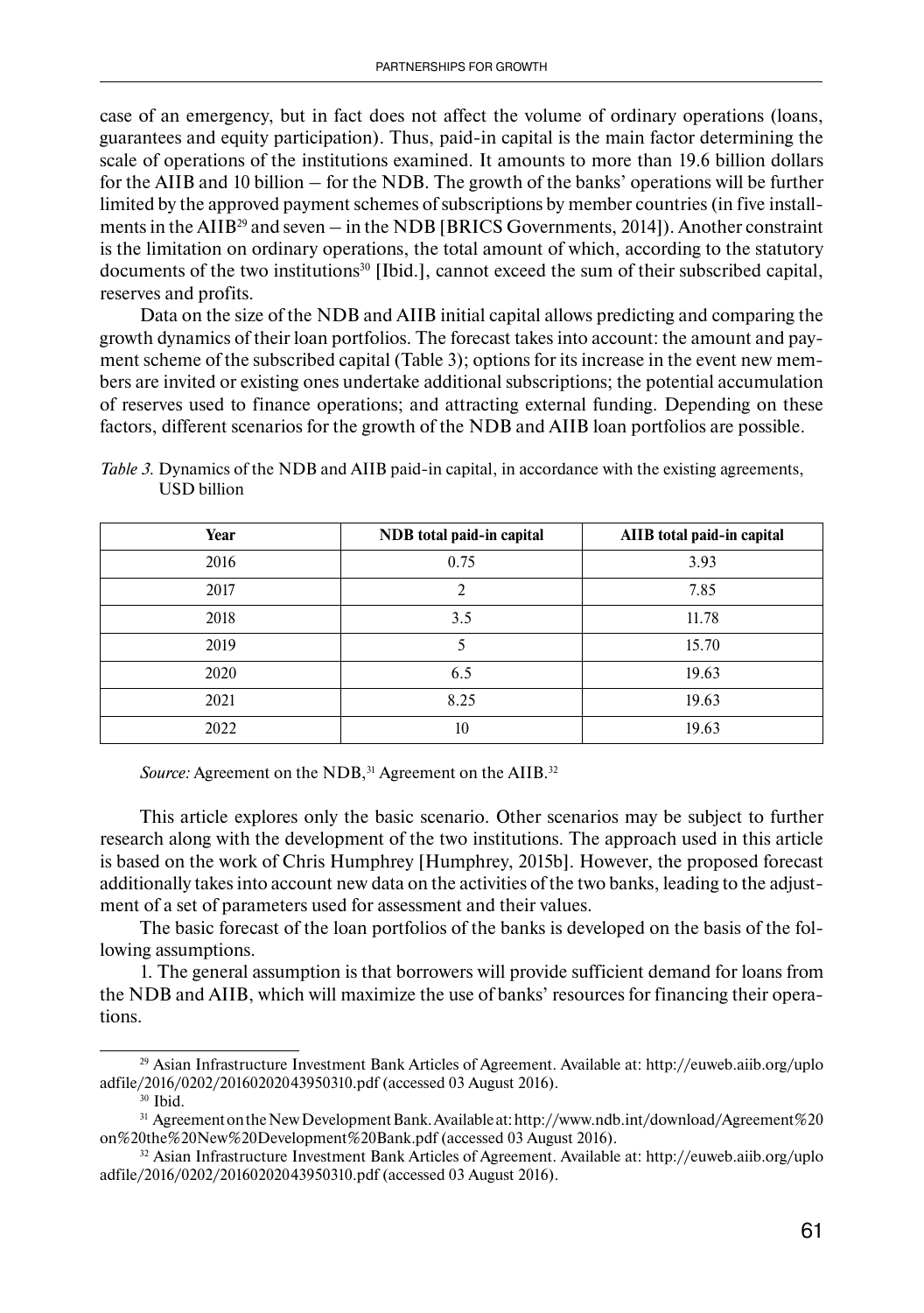2. It is assumed that borrowers will fully repay their loans to the banks in a timely manner.

3. It is also assumed that after three years of operation, the two banks will be able to accumulate net incomes, which they can further use to finance their ordinary operations. This period will allow the banks to finish the stage where projects are planned and prepared and launch funding. This assumption also takes into account the operational documents of the NDB and AIIB, which currently don't provide for any possibility to issue loans with a grace period, typical of some MDBs.

4. Taking into account the active development of partnerships with commercial banks and other MDBs (memoranda of cooperation between the NDB and Indian ICICI,<sup>33</sup> AIIB and the EBRD, $34$  and AIIB and ADB,  $35$  the Co-Financing Framework Agreement between the AIIB and the World Bank $36$ ), providing for co-financing of projects, it is expected that by the end of the ten-year forecast period, co-financing from governments, private investors and other MDBs will be provided in equal proportions with funding from the two examined banks.

The following assumptions are based on quantitative parameters which take into account the differences between the NDB and AIIB.

5. It is expected that the NDB will expand its membership and/or the existing members will make additional subscriptions, leading to an increase in its paid-in capital. Taking into consideration some factors that limit the attractiveness of the NDB for potential members, and the fact that discussions on the conditions of new countries' accession will only begin in  $2017$ ,<sup>37</sup> it is expected that new subscriptions will amount to USD 25 billion dollars, or a half of the authorized capital yet unsubscribed. In the event that the existing proportion between the bank's callable and paid-in capital is maintained, the latter will increase by USD 5 billion to USD 15 billion. It is supposed that payment of these subscriptions will start in 2020 in annual equal installments and last for five years (i.e. paid-in capital of the NDB will further increase by USD 1 billion annually from 2020 to 2024) [Humphrey, 2015b].

As for the AIIB, given China's active policy of attracting new members and the considerable financial resources of several founding members, the amount of additional paid-in capital is expected to reach USD 50 billion, or twice as much as the NDB figure. Similarly to the NDB, the payment of new subscriptions is expected to start in 2020 in the form of equal installments over five years.

6. The forecast for the AIIB is based on the average ratio of net income to the sum of paid-in capital and reserves (return on equity, ROE) for the leading MDBs, equal to 3.5% (Humphrey, 2015b), and all net income is supposed to be used for replenishing reserves. For the NDB, taking into account its potential difficulties in attracting low-cost external financing

<sup>&</sup>lt;sup>33</sup> New Development, ICICI ink 'preferred partner' pact. New Development Bank, 6 May 2016. Available at: http://ndb.int/New-Development-ICICI-ink-preferred-partner-pact.php (accessed 03 August 2016).

<sup>34</sup> Asian Infrastructure Investment Bank to cooperate with European Bank for Reconstruction and Development. Asian Infrastructure Investment Bank, 11 May 2016. Available at: http://euweb.aiib.org/ html/2016/NEWS\_0511/109.html (accessed 03 August 2016).

<sup>&</sup>lt;sup>35</sup> AIIB, ADB sign MOU to strengthen cooperation for sustainable growth. Asian Infrastructure Investment Bank, 2 May 2016. Available at: http://euweb.aiib.org/html/2016/NEWS\_0502/102.html (accessed 03 August 2016).

<sup>36</sup> AIIB and World Bank sign first Co-Financing Framework Agreement. Asian Infrastructure Investment Bank, 13 April 2016. Available at: http://euweb.aiib.org/html/2016/NEWS\_0414/99.html (accessed 03 August 2016).<br><sup>37</sup> Anton Siluanov: BRICS Bank to determine the conditions for new members accession in 2017. Joint

Site of Ministries of Foreign Affairs of BRICS Member States, 20 April 2016. Available at: http://infobrics.org/ ru/blog/news/2016/04/20/13597 (accessed 03 August 2016).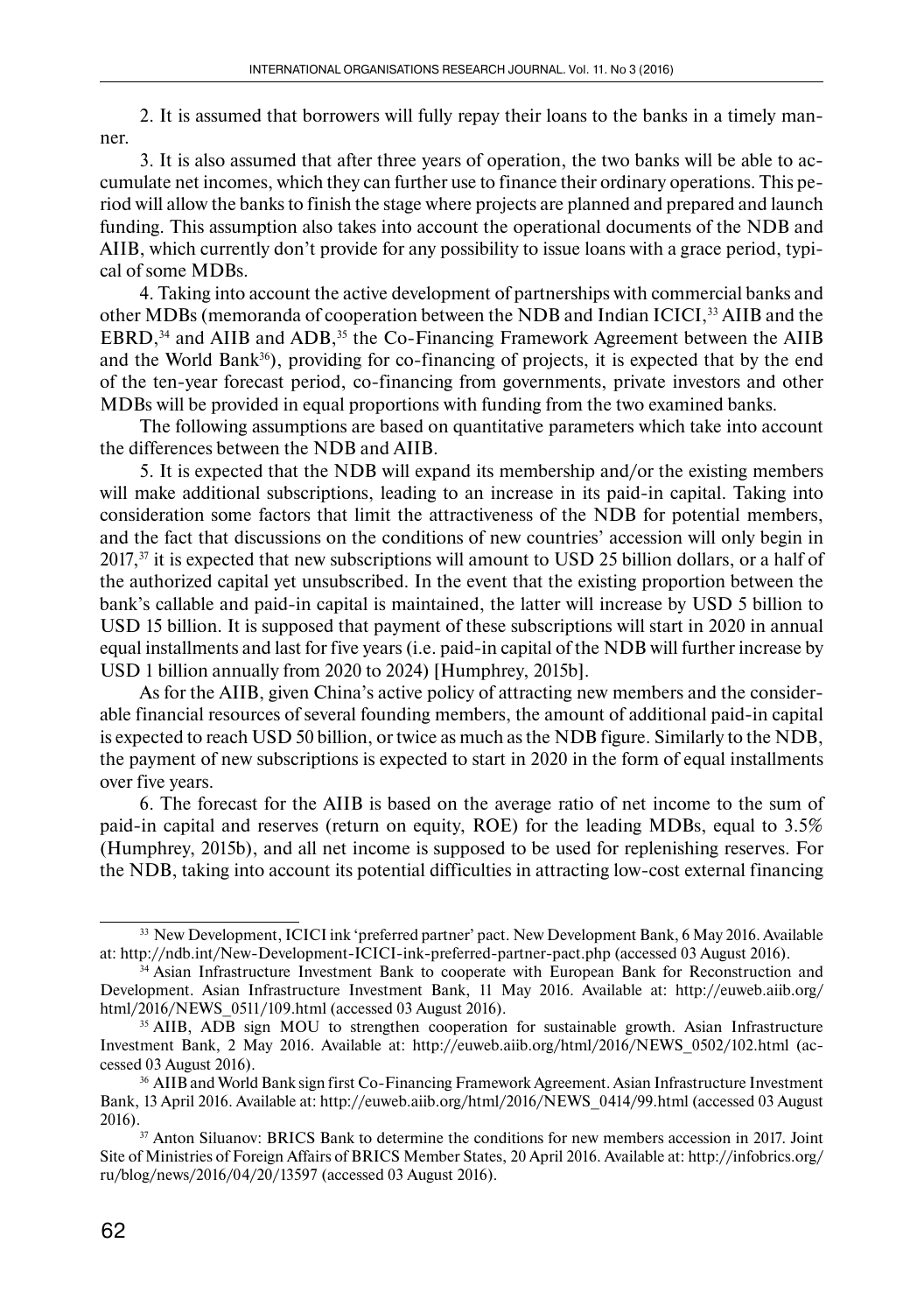and the need to maintain interest rates that would not "scare away" borrowers discussed above, this indicator is set equal to 3%.

7. In addition, the banks' possibilities of attracting external financing are considered. The proportion between the capital of the banks and the size of their loan portfolios is characterized by the E/L (equity-to-loans) ratio. At the end of 2014 the average E/L ratio for the five key development banks (International Bank for Reconstruction and Development (IBRD) and four regional banks: the European Bank for Reconstruction and Development (EBRD), African Development Bank (AfDB), Asian Development Bank (ADB) and Inter-American Development Bank (IADB)) amounted to 37.5% (Table 4).

| <b>IBRD</b> | <b>EBRD</b> | AfDB     | <b>ADB</b> | IADB | <b>Average</b> |
|-------------|-------------|----------|------------|------|----------------|
| nr n        | 54.8        | $\Omega$ | າດ ເ       | 21 C | 77             |
| ر.رے        |             | 45.5     | 27.0       | 21.O | ر. ، ر         |

*Table 4.* E/L ratio for key development banks in 2014, %

*Source*: African Development Bank.<sup>38</sup>

This forecast for the AIIB is based on the average E/L ratio (37.5%), whereas for the NDB, taking into account the comparably less favorable terms of its access to external financing, the figure is 5 p.p. higher  $(42.5\%)$ .

Based on these assumptions, the banks' total shareholder equity is calculated, consisting of shareholders' contributions made according to the set schedules and reserves. Then, capital and loan portfolio growth forecasts for the NDB and AIIB are made. Taking into consideration the data on the total shareholder equity level and expected E/L ratio, the AIIB loan portfolio is forecasted to expand to USD 96 billion by 2025 if all the assumptions specified above are true.

The NDB in the same period is expected to build up a loan portfolio of up to USD 41 billion. The predicted dynamics of the NDB and AIIB loan portfolios are presented below (Fig. 1).

Given the differences between the banks in capital structure, governance mechanisms and policies for attracting new members, the AIIB credit portfolio after 10 years of activity may be more than twice as big as that of the NDB. In total, taking into account co-financing and setting the loan period equal to 7–8 years, the new banks will be able to provide investment in infrastructure worth up to USD 40 billion annually by 2025.

The presented analysis shows that over a period of ten years, the scale of the AIIB operations can grow quite rapidly, allowing the bank to accumulate a loan portfolio, comparable to or even exceeding that of the key regional development banks [Humphrey, 2015b] (for example, as of end 2015, the loan and grant portfolio of the ADB slightly exceeded USD 73 billion) [Asian Development Bank, 2016]. This growth can be positively affected both by a large number of member countries providing subscriptions to the bank's capital and the fact that many of them, especially non-regional members, are advanced economies with high sovereign ratings and thus may contribute to the bank having higher credit ratings itself. The dominant position of China is also an advantage for the AIIB, allowing it to raise funds in the liquid Chinese capital market more actively, and helping create a positive image of the bank among investors. The growth of the NDB operations will not be so swift, because relevant positive factors are not so apparent. However, there are some, including clear differences from the "traditional" MDBs established in the framework of the Bretton Woods system, which lead to greater equality among

<sup>38</sup> African Development Bank. Available at: http://www.afdb.org/fileadmin/uploads/afdb/Documents/ Financial-Information/Moodys\_Rating\_2015.pdf (accessed 03 August 2016).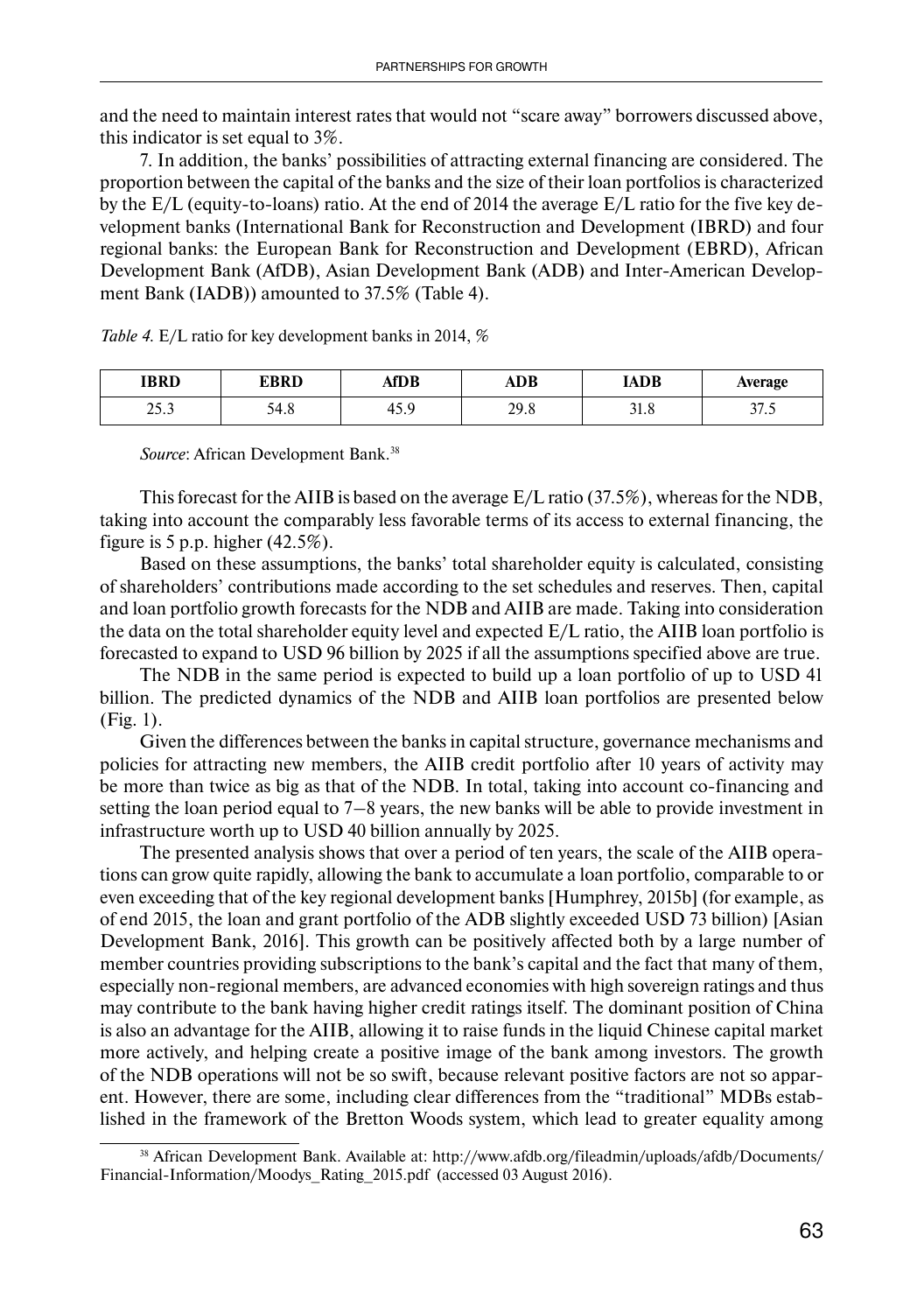participants, as well as the bank's potential for finding its own niche in financing infrastructure projects [Schablitzki, 2014].



*Fig. 1.* Forecast for NDB and AIIB loan portfolios' growth, USD bln

*Source*: author's estimations.

As a result, the advantages of the AIIB governance strategy and policies are expected to contribute to its loan portfolio growing more rapidly than that of the NDB. At the same time, the development scenarios of the banks may change significantly due to the potentially negative impact of several factors. For the AIIB these include duplication of its geographical and sectoral priorities by another major specialized institution – the Asian Development Bank, and bank's dependence on the political will of China and the state of its economy [Humphrey et al., 2015]. Potential negative factors for the NDB are dominance of the BRICS countries in its governance, reducing the incentives for new members to accede, as well cautious attitudes among investors.

#### Conclusion

The establishment of the NDB and AIIB was a response to the growing demand for infrastructure financing in developing countries, the leading emerging economies' aspirations for a greater role in international financial institutions and the need for the efficient use of reserves accumulated in these countries.

If their development is successful, the two new institutions can channel resources of developing countries and emerging economies to address development needs, especially in infrastructure; facilitate integration of these countries into the global governance system on acceptable terms; fit current economic and political realities to a greater extent as compared to "traditional" MDBs; and provide incentives for the full implementation of urgent, but permanently delayed governance reforms of other international institutions.

At the same time, just as the new MDBs are being established, differences have emerged in their basic parameters and policies that in the future could significantly affect the speed and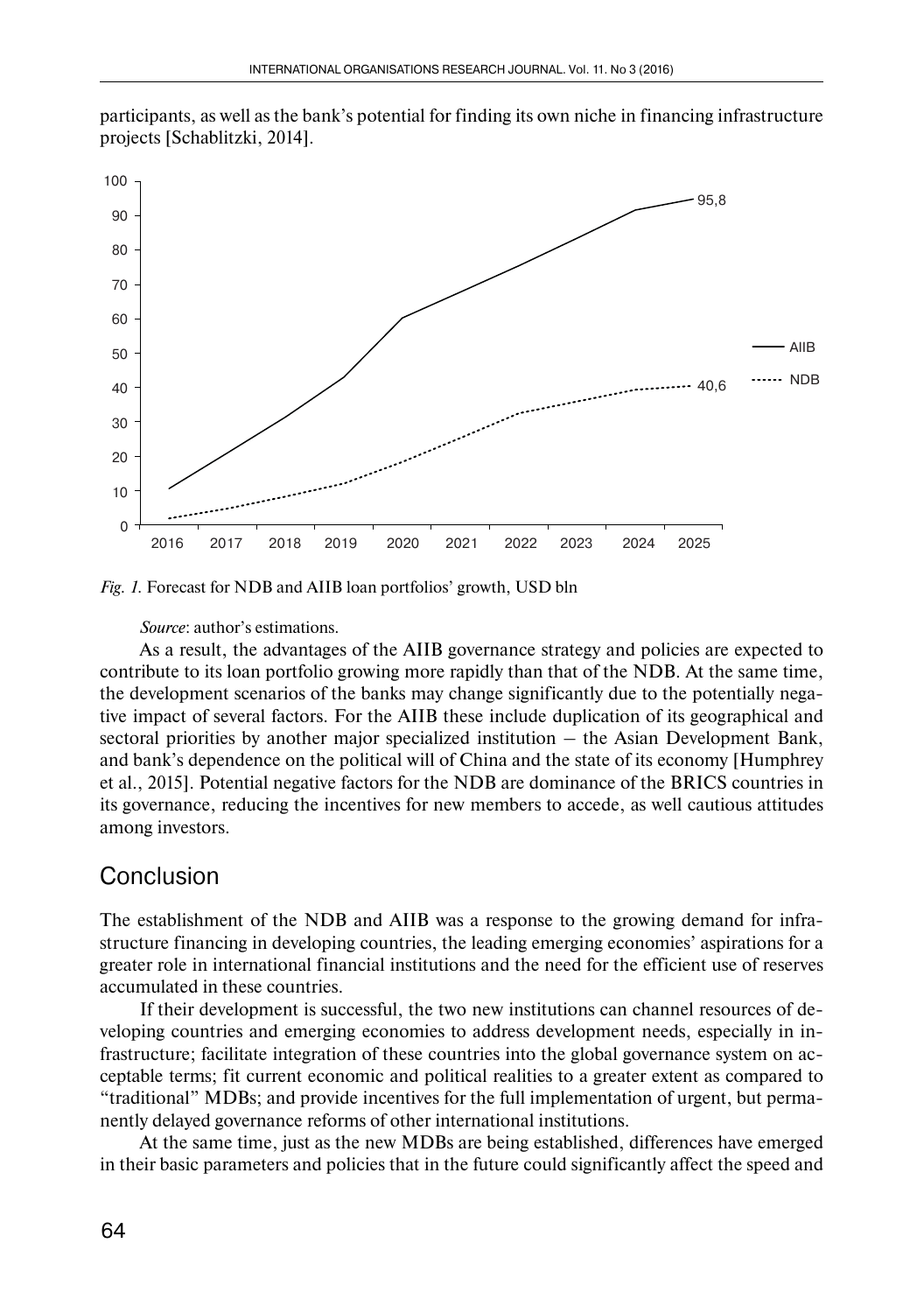scale of their development. The analysis of these factors shows that conditions for increasing the loan portfolio – the main indicator of MDBs' operations – are more favorable for the AIIB than for the NDB.

However, based on the proposed forecast, one can hardly conclude that to establish the NDB and AIIB as "strong and respected international financial institutions, playing a leading role in the evolving international financial architecture" [Griffith-Jones, 2014] their founding members will need to make different efforts. Scaling up operations will be a challenge for both banks, as evidenced by the long history of "traditional" MDBs, for several reasons. These include the lack of relevant experience and need to accumulate best practices, which will take some time; potential difficulties in ensuring the adequate skills of staff and maintaining the quality of expert and technical assistance; the need to create a positive image to raise external funding; difficulties in establishing monitoring mechanisms related to environmental and social protection and financial supervision; the trade-off between finding their own operational niche and potential fragmentation of the development financing system through MDBs [Humphrey et al., 2015].

Given several common risks that the NDB and AIIB face, the banks need to actively engage with each other and cooperate with other MDBs in order to strengthen their positions in the global financial architecture. According to the forecast presented in this article, the total loan portfolio of the two banks could exceed USD 135 billion in 10 years. Taking into account the average loan term of 7 to 8 years and potential co-financing of projects by governments and private investors in equal proportions with the banks, their annual additional funding could be around USD 40 billion. Being relatively small at first glance, these investments will nevertheless make up a significant contribution to the elimination of infrastructure financing deficit, comparable with that of other MDBs, whose total portfolio of projects in all sectors in developing countries and emerging economies stands at about USD 700 billion.39 The first steps have already been made to promote such cooperation. Representatives of the NDB constantly declare their willingness to engage with the AIIB in projects in the Asian region based on the complementarity of the purposes of the two banks, $40$  and AIIB has signed the Co-Financing Framework Agreement with the World Bank<sup>41</sup> and memoranda on cooperation with the  $ADB<sup>42</sup>$ and EBRD.<sup>43</sup>

Thus, in a short period of time, new development banks have managed to launch their operations, which in the near future will make a meaningful contribution to the elimination of the infrastructure financing gap. The differences in scope and pace of growth of their attracted resources and loan portfolios are explained primarily by the composition of membership and differences in members' views regarding the future development of the two institutions, which

<sup>39</sup> The Asian Infrastructure Investment Bank. A New Multilateral Financial Institution or a Vehicle for China's Geostrategic Goals. European Political Strategy Center Strategic Note, Issue 1, 24 April 2015. Available at: http://ec.europa.eu/epsc/publications/notes/sn1\_en.htm (accessed 03 August 2016).

<sup>40</sup> New Development Bank not a rival institution but complementary to AIIB. New Development Bank, 28 March 2016. Available at: http://ndb.int/new-development-bank-not-a-rival-institution-but-complementary-to-aiib.php (accessed 03 August 2016).

<sup>41</sup> World Bank and AIIB Sign First Co-Financing Framework Agreement. World Bank, 13 April 2016. Available at: http://www.worldbank.org/en/news/press-release/2016/04/13/world-bank-and-aiib-sign-firstco-financing-framework-agreement (accessed 03 August 2016).

<sup>42</sup> AIIB, ADB sign MOU to strengthen cooperation for sustainable growth. Asian Infrastructure Investment Bank, 2 May 2016. Available at: http://euweb.aiib.org/html/2016/NEWS\_0502/102.html (accessed 03 August 2016).

<sup>43</sup> Asian Infrastructure Investment Bank to cooperate with European Bank for Reconstruction and Development. Asian Infrastructure Investment Bank, 11 May 2016. Available at: http://euweb.aiib.org/ html/2016/NEWS\_0511/109.html (accessed 03 August 2016).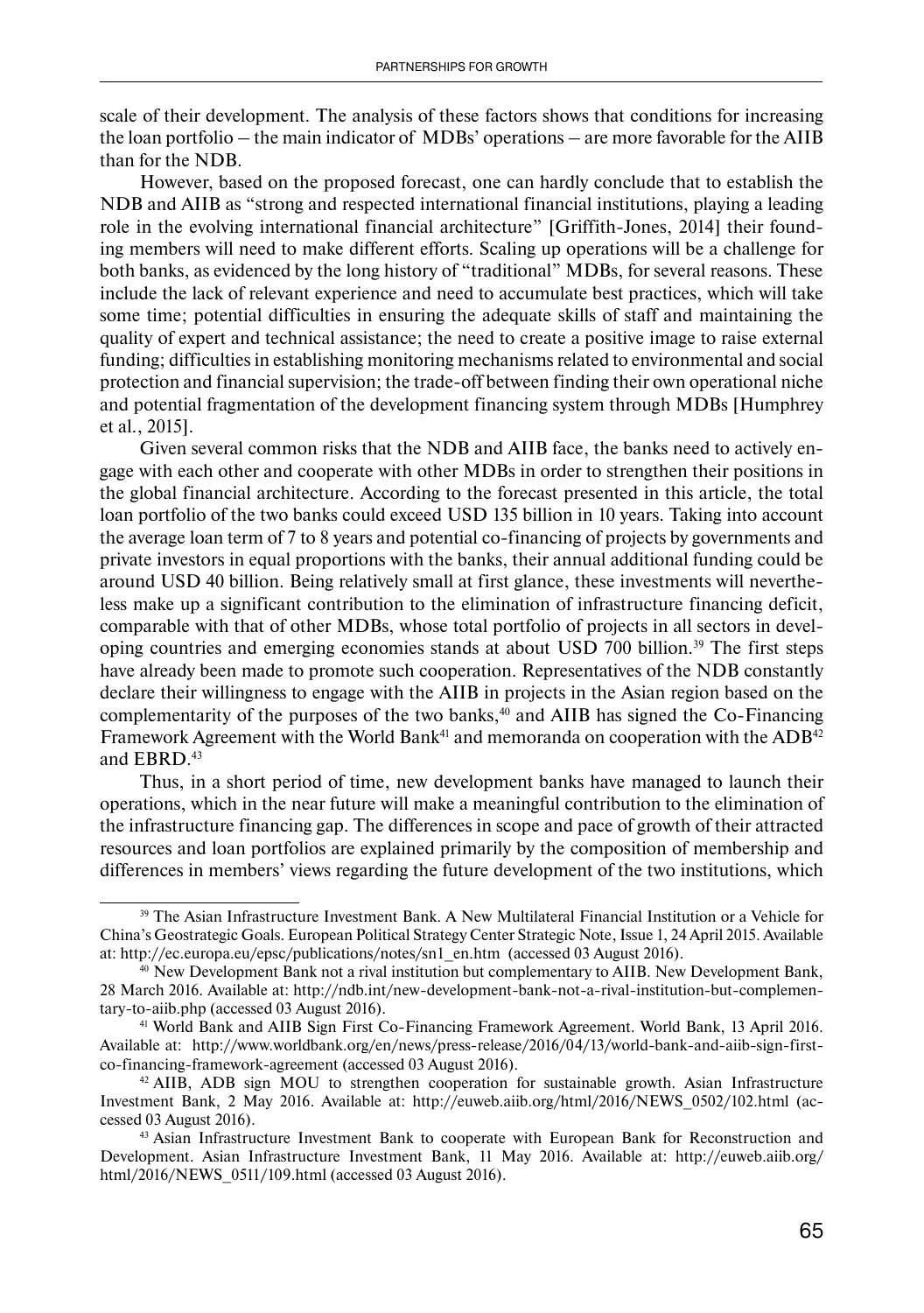in turn largely determines all the rest of the parameters examined. In this regard, Russia, as one of the NDB's founding members and one of the AIIB's largest shareholders, should make greater use of the expertise and financial capacities of the two banks in order to address national economic development challenges and strengthen its role in the international financial system. In the near future, the NDB and AIIB will become effective instruments of infrastructure development, and "Russia will have to learn how to use them to augment its own long-term economic benefits" [Ivanter, 2015].

#### **References**

Asian Development Bank (2016) *Quarterly Portfolio Update as of 31 December 2015*. Available at: http://www. adb.org/sites/default/files/institutional-document/181407/in60-16.pdf (accessed 3 August 2016).

Bhattacharya A., Romani M. (2013) *Meeting the Infrastructure Challenge: The Case for a New Development Bank*. Presentation prepared for the G-24 Technical Group Meeting, 21 March. Available at: http://g24.org/ wp-content/uploads/2014/03/Session-4\_2.pdf (accessed 3 August 2016).

BRICS Governments (2014) *Agreement on the New Development Bank*. Available at: http://www.ndb.int/ download/Agreement%20on%20the%20New%20Development%20Bank.pdf (accessed 3 August 2016).

BRICS Leaders (2012) *Delhi Declaration*, 29 March. Available at: http://www.nkibrics.ru/pages/summit-docs (accessed 3 August 2016).

BRICS Leaders (2013) *Ethekwini Declaraton and Ethekwini Action Plan*, 27 March. Available at: http://www. nkibrics.ru/pages/summit-docs (accessed 3 August 2016).

BRICS Leaders (2013) *Media Note on the Informal Meeting of BRICS Leaders Ahead of the G20 Summit in St. Petersburg*. Available at: http://brics.utoronto.ca/docs/130905-note.html (accessed 3 August 2016).

BRICS Leaders (2014) *Fortaleza Declaration, 15 June*. Available at: http://www.nkibrics.ru/pages/summitdocs (accessed 3 August 2016).

BRICS Leaders (2015) *Ufa Declaration*, 9 July. Available at: http://www.nkibrics.ru/pages/summit-docs (accessed 3 August 2016).

Dzhagitjan J.P. (2015) Institucionalizacija jekonomicheskogo mehanizma gruppy BRIKS: preimushhestva i riski Novogo banka razvitija (Instutionalization of BRICS economic mechanism: advantages and risks of the New Development Bank). *Den'gi i kredit*, no 6. Available at: http://www.cbr.ru/publ/moneyandcredit/ djagityan\_06\_15.pdf (accessed 3 August 2016). (In Russian.)

Griffith-Jones S. (2011) *South-South Financial Cooperation*. Background Paper, no 2 to UNCTAD's Least Developed Countries Report. Available at: http://www.stephanygj.net/papers/southsouthfinancial cooperation2012.pdf (accessed 3 August 2016).

Griffith-Jones S. (2014) *A BRICS Development Bank: A Dream Coming True?* UNCTAD Discussion Paper, no 215. Available at: http://unctad.org/en/PublicationsLibrary/osgdp20141\_en.pdf (accessed 3 August 2016).

Griffith-Jones S. (2015) *Financing Global Development: The BRICS New Development Bank*. German Development Institute Briefing Paper 13/2015. Available at: https://www.die-gdi.de/uploads/media/ BP\_13.2015.pdf (accessed 3 August 2016).

Humphrey C. (2015a) *Challenges and Opportunities for Multilateral Development Banks in 21st Century Infrastructure Finance*. The Global Green Growth Institute and the Intergovernmental Group of Twenty Four on Monetary Affairs and Development (G-24). Available at: https://www.academia.edu/14934974/ Challenges\_and\_Opportunities\_for\_Multilateral\_Development\_Banks\_in\_21st\_Century\_Infrastructure\_ Finance?auto=download (accessed 3 August 2016).

Humphrey C. (2015b) *Developmental Revolution or Bretton Woods Revisited?* The prospects of the BRICS New Development Bank and the Asian Infrastructure Investment Bank. ODI Working Paper 418. Available at: https://www.odi.org/sites/odi.org.uk/files/odi-assets/publications-opinion-files/9615.pdf (accessed 3 August 2016).